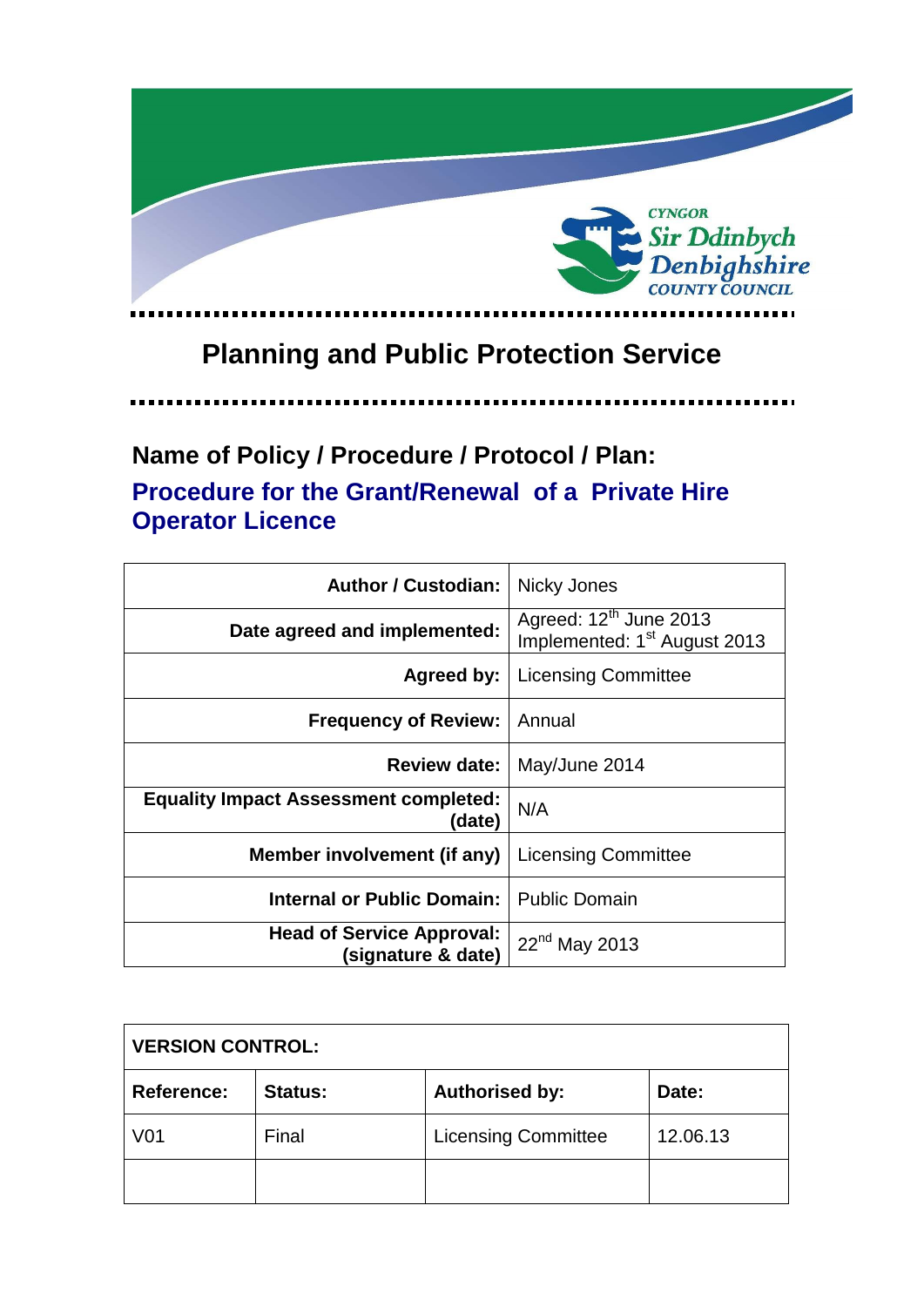## **1. PURPOSE**

To ensure consistency of administering and enforcing the Private Hire legislation and the safety of the travelling public throughout the County of Denbighshire. This procedure aims to provide practical guidelines for officers accepting and processing applications for new and renewal Operator Licences and to ensure that legislation is adhered to.

## **2. RELATED DOCUMENTS**

Local Government (Miscellaneous Provisions) Act 1976 Blue Book (Conditions and Policy)

Flowchart 1 Grant of a Private Hire Operator Licence

2 Renewal of a Private Hire Operator Licence

## **3. OFFICER DELGATAIONS**

The Licensing Committee have delegated to the Head of Service who has subsequently authorised the following Officers to carry out the functions detailed below.

| <b>FUNCTION</b>              | <b>OFFICER</b>                      |
|------------------------------|-------------------------------------|
| Processing of application    | <b>Licensing Support Officer</b>    |
| Rejection of application     | <b>Public Protection Manager or</b> |
|                              | <b>Senior Licensing Officer</b>     |
| Referral of application to   | <b>Public Protection Manager or</b> |
| <b>Licensing Committee</b>   | <b>Senior Licensing Officer</b>     |
| Grant/renewal of application | <b>Public Protection Manager or</b> |
|                              | <b>Senior Licensing Officer</b>     |
| Refusal of application       | Head of Service or                  |
|                              | <b>Public Protection Manager or</b> |
|                              | <b>Senior Licensing Officer</b>     |

## **4. LEGISLATION**

Section 55 of the Local Government (Miscellaneous Provisions) Act 1976 gives the Local Authority power to licence Private Hire Operators, which states:

'55(1) subject to the provisions of this Part of the Act, a district Council shall, on receipt of an application for any person for the grant to that person of a licence to operate private hire vehicles grant to that person an operator's licence:

provided that a district council shall not grant a licence unless they are satisfied that the applicant is a fit and proper person to hold an operator's licence.

## **5. GENERAL NOTES**

Once an application has been received, the only ground for refusal is whether the applicant is a fit and proper person.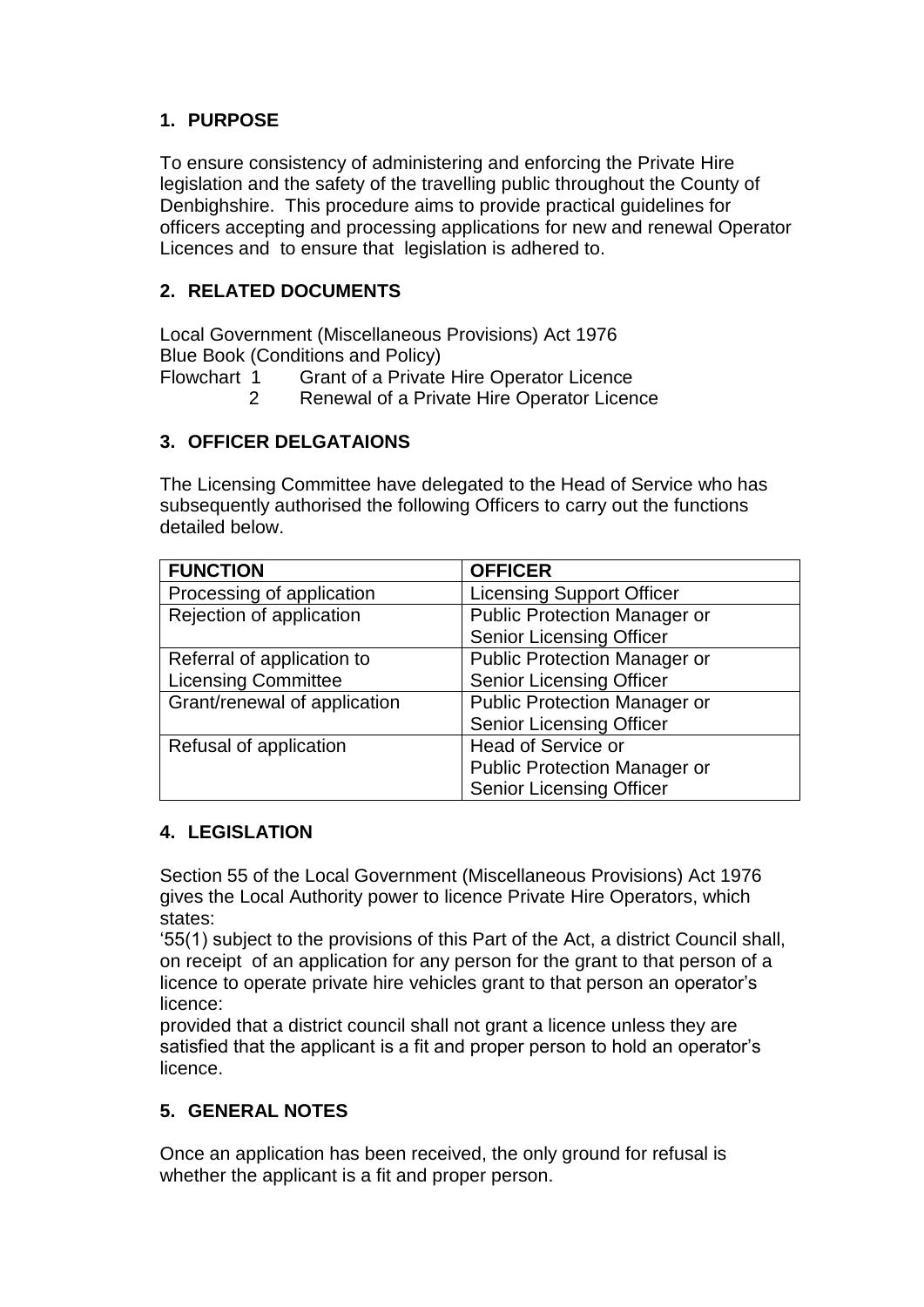It is not possible to obtain an enhanced DBS (Disclosure and Barring Service) Check (formerly a CRB Check) for an operator licence applicant. An Operator applicant is not on the DBS's list of relevant occupations for an enhanced disclosure. A basic disclosure can be obtained along with a statutory declaration.

Conditions may be attached to an Operator's Licence but they must be reasonably necessary.

## **6. PROCESSING APPLICATION FOR GRANT (flow chart 1)**

- i. Licensing Support Officer to check the application form is completed and signed by applicant/dated. If not complete reject application
- ii. Is the applicant a licensed driver with the County? If yes then a new DBS is not required but if he is not a licensed driver then a basic disclosure and signed statutory declaration must be produced – see section 10 below
- iii. Has the applicant stated he has a radio licence? If so you must see a copy of it. If applicant fails to produce reject application
- iv. Licensing Support Officer to receipt fee Code to H290019428
- v. If application complete pass to SLO for determination
- vi. SLO to determine whether applicant is a fit and proper person in line with legislation
- vii. If deemed NOT fit then application must be referred to Licensing **Committee**
- viii. SLO to prepare committee report, for committee to determine application
- ix. If deemed FIT then the application can be granted by SLO
- x. Licensing Support Officer to enter application onto licensing system
- xi. Licence to be signed by SLO (authorised officer) and one copy sent to Licence Holder/one copy to go on file.
- xii. An Operator file will need to be prepared and documents filed
- xiii. Licensing Support Officer to inform Planning if application is granted

## **7. PROCESSING APPLCIATION FOR RENEWAL (see flowchart 2)**:

- i. Each month, Licensing to produce a monthly licensing system report detailing the operator licences due for renewal
- ii. Print renewal form and letter from licensing system and send out to licence holder. Ensure that the renewal documents are sent out to licence holder with at least one month notice of expiry.
- iii. Licensing Support Officer must check to ensure that all the required information has been fully completed on the application form and signed/dated.
- iv. If the applicant is not a licensed driver, we need to ensure that the applicant has not declared any new convictions or pending prosecutions on the application form. If applicants circumstances have changed move onto step xi below
- v. If the application requires supporting documents eg Radio Licence check documents thoroughly to ensure that it has a valid date in force
- vi. Check correct fee received (see table of fees attached)
- vii. Licensing Support Officer to receipt fee (Code to H290019428)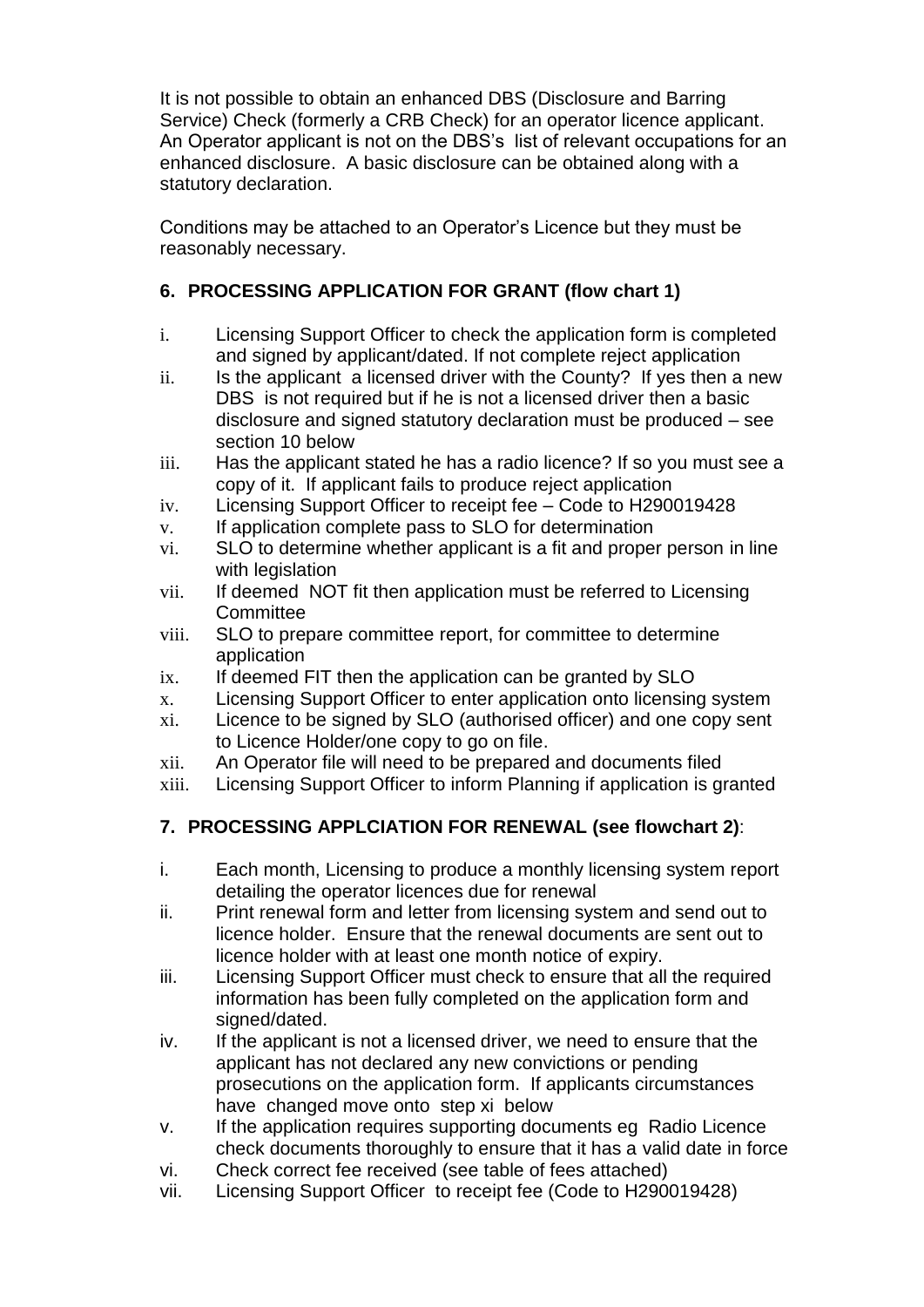- viii. Licensing Support Officer to update licensing system and produce the renewal licence
- ix. Licence to be signed by SLO and one copy sent to licence holder and one to be attached to renewal documents.
- x. Documents to be filed in Operator file.
- xi. **IF APPLICANT DECLARES** new convictions SLO to inform School Contracts and Social Services Contracts
- xii. **IF APPLICANT DECLARES** a pending prosecution SLO to liaise with Licensing Manager and dependant on allegation SLO to take either no action, refer to committee or wait until the outcome of the Court hearing.
- xiii. SLO to prepare a report for Committee for determination

## **8. APPLICATION NOT RECEIVED BEFORE EXIPRY**:

If the application is not renewed by the expiry date of the existing licence then refer the matter to Enforcement Team the day after the expiry date

## **9**. **DBS AND STATUTORY DECLARATION**

It is very unusual for new applications to be received for an Operator's Licence when the applicant is not already an existing licensed driver within the County, but on occasions this may happen and then we must ask the applicant to submit a basic disclosure from the DBS along with a Statutory Declaration signed by a Solicitor.

## **10.REJECTION OF APPLICATION**

Rejection of application would take place if:

- a. if the applicant has not provided all appropriate supporting documents
- b. If the applicant has not fully completed the application form.

Insert reasons for rejection in the body of letter. Rejection Letter must be signed by SLO

## **11**.**REFUSAL TO GRANT**

A Local Authority has very little reasons for refusal of a licence if the applicant complies with all the application requirements. The only grounds are whether the applicant is a fit and proper person which will be determined by scrutinising the information on the application form, basic DBS and statutory declaration or if the applicant is a licensed driver he/she would have an enhanced DBS.

## **12.COMMITTEE DECISION**

On occasions Officers may need to refer applications to the Licensing Committee for determination as to whether the applicant is a fit and proper person to hold an Operator Licence. Members may resolve to take one of the following decisions: